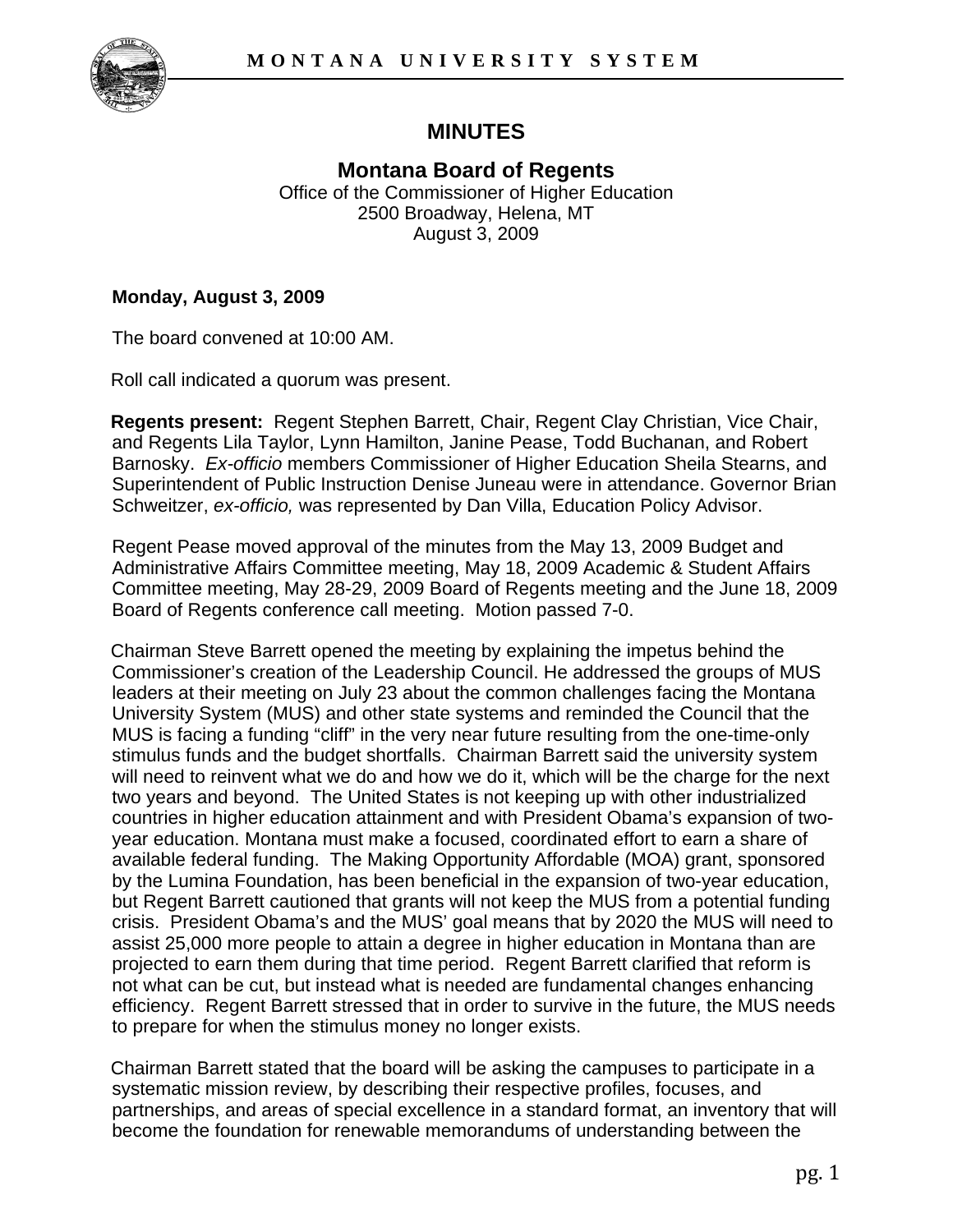

campuses and the Board of Regents.

Chairman Barrett emphasized that providing high quality education will remain imperative, but growth in the university system must be more calibrated in the future. He clarified that the purpose of the inventory is to define more specifically what the campuses are currently doing, what the scope of their mission is, and how that scope aligns with the Regents' strategic planning priorities.

Commissioner Sheila Stearns explained the formation of the MUS Leadership Council, which includes leadership from OCHE and from all the campuses, including the community colleges. The Leadership Council meetings are an effort to share the leadership of the MUS with the campuses and to approach in concert the challenges looming ahead. Commissioner Stearns said the campus mission review documents and system dashboard processes will be educational for the campuses and regents. The resulting information will include data components and will assist the regents in system-wide decision-making. She clarified that the documents will be completed in phases, with the two flagship institutions to be completed first, followed by the regional comprehensive campuses, and the two-year campuses as the final step.

Deputy Commissioner Moe added that campus uniqueness is a concern to campuses and will need to be discussed.

Regent Christian requested a short timeframe for completion of the first phase of the document. Commissioner Stearns said the first phase for UM-Missoula and MSU-Bozeman will be presented to the regents at the November 2009 board meeting for discussion and action.

## **ACTION**

#### **a. Fee Deferment Policy Revision; OCHE ITEM 144-102-R0809**

Deputy Commissioner Mick Robinson said the intent of this item is to allow more flexibility with payment plans for students and to remove the exact dollar amount for the system-wide fees related to payment plans. System-wide fees will continue to be approved in the tuition and fee process every two years.

Regent Lila Taylor questioned the practice of charging students a fee for administrative costs of a payment plan when the student can't afford to pay the regular tuition and fees. Deputy Commissioner Robinson explained that there is an administrative cost to delaying initial payment by the students.

Commissioner Stearns told the board that the Student Assistance Foundation (SAF) is working on a product that will make it possible for students and their families to make monthly payments on their education costs rather than one large total payment at the beginning of the semester. She said many other states have implemented this and have found that it has diminished some of the reliance on loans.

Regent Lynn Hamilton asked if SAF and Montana Guaranteed Student Loan Program (MGSLP) have considered centralizing more of the loans and fee payments. Deputy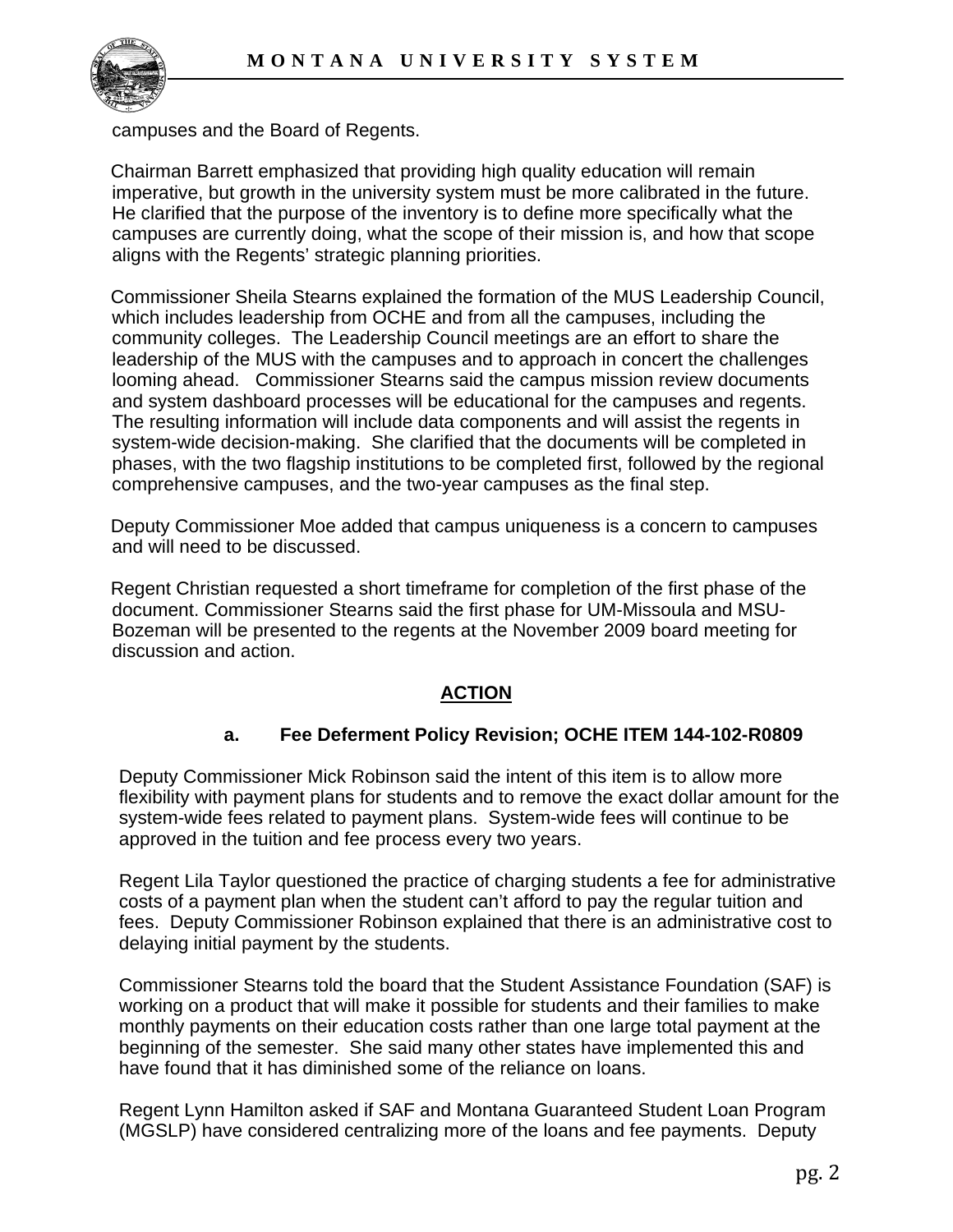

Commissioner Robinson replied Bruce Marks, Director of MGSLP and Jim Stipcich, Executive Director of SAF, have discussed this issue. He said they are waiting to see what the final piece of legislation regarding the student loan industry is before moving forward with a decision on centralization.

Bruce Marks verified that Jim Stipcich and he are very willing to share and consolidate some duties if it is for the good of the students and improves efficiencies.

Commissioner Stearns said a best practice that may need to be revisited is the consideration of using call centers to reach students who are struggling either academically or financially. Nationally, data indicate these can be very effective and efficient in retention efforts.

Regent Christian said the campuses should not turn this convenience for the students (payment plans) into a source of revenue for the campuses. He added that he is opposed to creating a new revenue source. Deputy Commissioner Robinson clarified that the fees in this item are existing fees.

Regent Hamilton said the business office function should be a basic function of the campuses. She recommended the regents continually look at fee issues and that they should decide what fees are specifically supporting and whether the costs should be part of the regular budget instead of a separate fee.

Regent Christian suggested possibly increasing the penalties for nonpayment instead of having an initiation fee.

Regent Taylor said if the board is serious about fundamental change, then they need to change the mindset and look at the overall system of fees. The regents concurred.

Regent Taylor moved approval of item a. Motion passed 7-0.

b. Approval and Authorization to Execute and Deliver Series I and Series II Water Improvement Bonds; UM-Missoula ITEM 144- 1001-R0809

Deputy Commissioner Robinson explained that this item addressed the relationship between The University of Montana-Missoula and the Mountain Water Company, which is concerned about back-flow issues from the campus. Although UM-Missoula has invested some money to address this, the water company has begun to put pressure on UM-Missoula to do more. Deputy Commissioner Robinson got involved during the 2009 legislative session to obtain stimulus funds to address this. UM-Missoula has been working with the Montana Department of Environmental Quality (DEQ) in the process of acquiring stimulus dollars for this project. DEQ said this needs to be done in the form of a bond. A portion of the bonds (\$416,000), will be forgiven when the project is completed. UM-Missoula will devote \$325,000 to this. If the project cost exceeds that amount, UM-Missoula will not be required to re-do the bond.

Rosi Keller, UM-Missoula, stated, via conference phone, that this is an opportunity to bring a solution to this process. UM-Missoula is making sure that DEQ, the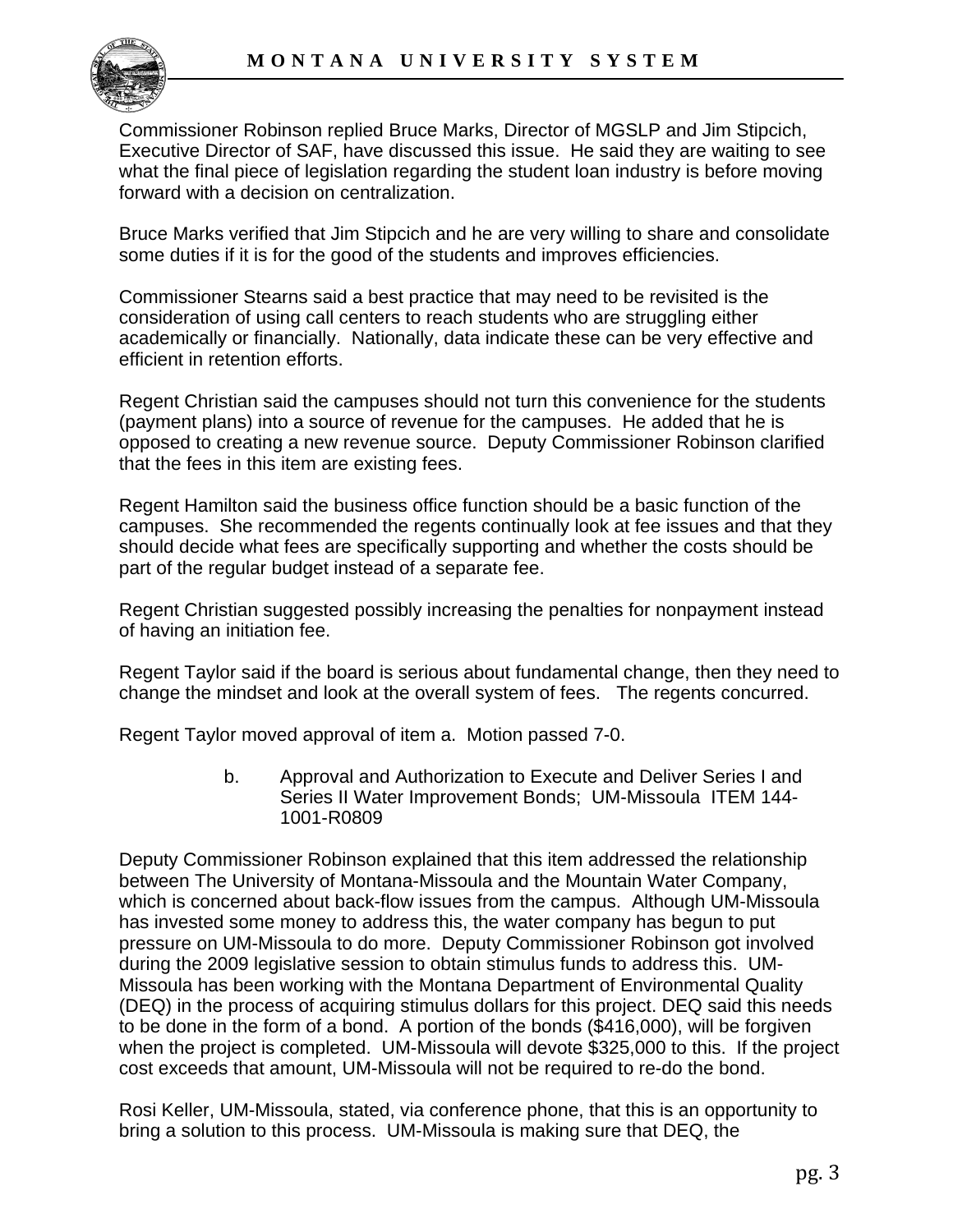

Department of Natural Resources and Conservation (DNRC), the water company and UM-Missoula all signify approval on each step in the process. If the project is completed and UM-Missoula complies with the requirements, the Series I bonds will be refunded. The Series II bonds are at a very attractive interest rate. Ms. Keller explained that this project is at the point where the UM-Missoula water system and the water company meet.

The water company believes this is the responsibility of UM-Missoula. Regent Christian said the water company is correct; this all has to be done by the land owner.

Regent Christian moved approval of item b. Motion passed 7-0.

c. Certificate of Applied Science in Energy Technology; MSU – Great Falls, MSU – Northern, MSU – Billings College of Technology, and Montana Tech College of Technology ITEM 144-2851-R0809

Commissioner Stearns explained that this item had been removed from the consent agenda to allow discussion on the item.

Dan Villa, Governor's Education Policy Advisor, commended the MUS for its response to the workforce initiative and for providing training opportunities in response to market demands. He cautioned that, as the initiatives come forward, they should be advanced in conjunction with apprenticeship programs already in operation as much as possible. Mr. Villa stated he would like these to progress more seamlessly.

Regent Barrett clarified that this particular program does not duplicate an apprenticeship program that is already in practice.

Regent Hamilton asked if this is a union apprenticeship problem with a possible conflict in the future. Mr. Villa responded there is the potential for conflict between the institution and the existing union apprenticeship programs.

Deputy Commissioner Moe said there is currently not a conflict on this item, but as the program evolves, the campuses will need to keep in touch with apprenticeship programs. She stressed that this is a request for expedited approval. Because of the industry demand for the energy workforce, the proposal expedites the usual approval process with the regents so that the program can be implemented as quickly as possible. Deputy Commissioner Moe said the campuses have collaborated on this program in a very short timeframe and have ensured an alignment of program requirements that will help high school students throughout Montana to prepare for entry into the program.

Dean John Garric, MT Tech College of Technology, added that residential wind turbines will become common in the future and that it is important to get started now. He stated that the campuses need to be mindful of union apprenticeship programs and that the campuses are willing to work together with the unions.

Regent Hamilton moved approval of item c. Motion passed 7-0.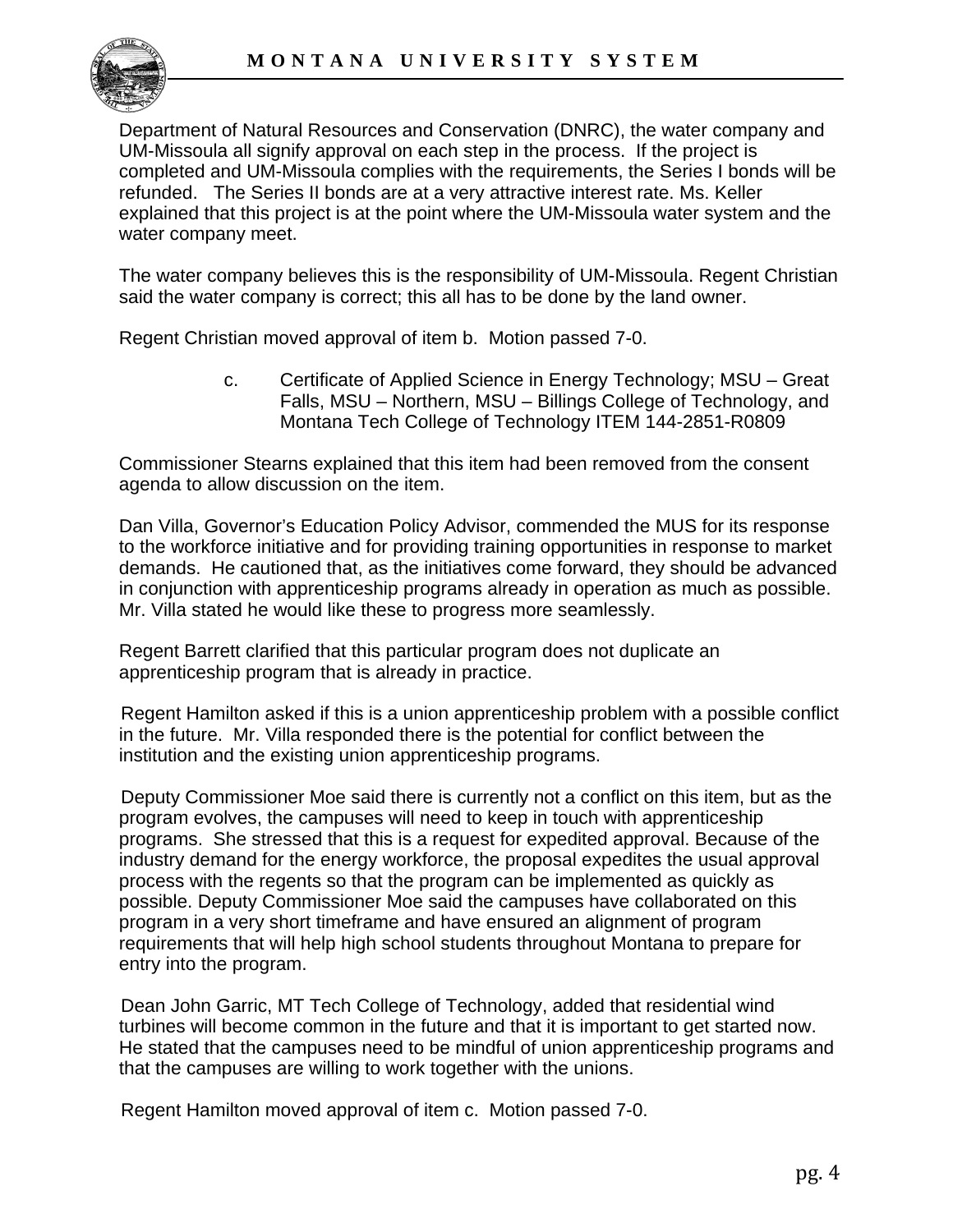

Regent Hamilton asked about the involvement of the Statewide Investment Board (SWIB) with apprenticeship programs such as these. Deputy Commissioner Moe responded that collaboration is still happening and cited the example of the recent agreement between MSU-Northern and a plumbing apprenticeship program.

Commissioner Stearns said the workforce development committee of the Leadership Council can also address these types of issues in preparation for Board review or direct campus action.

## **CONSENT**

- a. Policy Revisions; OCHE ITEM 144-101-R0809
- b. Staff Item; MSU-Northern ITEM 144-2800-R0809
- c. Appointment of Motorcycle Safety Advisory Committee; ITEM 144- 103-R0809
- d. Naming of Campus Greenhouse; MT Tech ITEM 144-1501-R0809
- e. BOR Action Clarification: U.S. Yellow Ribbon Program

Regent Hamilton moved approval of consent items a-e. Motion passed 7-0.

Board Planning Session

Making Opportunity Affordable (MOA) Initiative – Next Steps

Deputy Commissioner Moe explained the goals for the next step in the MOA initiative.

- 1. Increase enrollments at two-year colleges
- 2. Increase completions of valuable credentials
- 3. Increase transfer rates and successful completion of four-year degrees
- 4. Create efficiencies to make college more affordable for students and the state
- 5. Assure quality and value in two-year programming

Goal 1 - Deputy Commissioner Moe told the board it is a significant challenge to increase adult enrollment; however, it is imperative to reaching our constitutional goal of tapping the full potential of all citizens.

Goal 2 – To increase completions of valuable credentials is a matter of readiness. Are we preparing high school students well enough to ensure that when the students arrive, they are appropriately prepared? Moe said the responsiveness to regional needs is critical, but when preparing students for particular careers and degrees, there is too much difference in what is required campus by campus throughout the system. While the skill set is the same, the range of course work required throughout the system varies tremendously. Deputy Commissioner Moe said we cannot create a comprehensive system for high-school-to-college transitions because of the broad range of courses that the collective campuses require in the same degree fields.

Deputy Commissioner Moe added that this alignment is also a matter of fairness to the students. She said it is very important that the academic officers think beyond the uniqueness of each campus to what will work best for our customers, the students, and the image of two-year education in the state.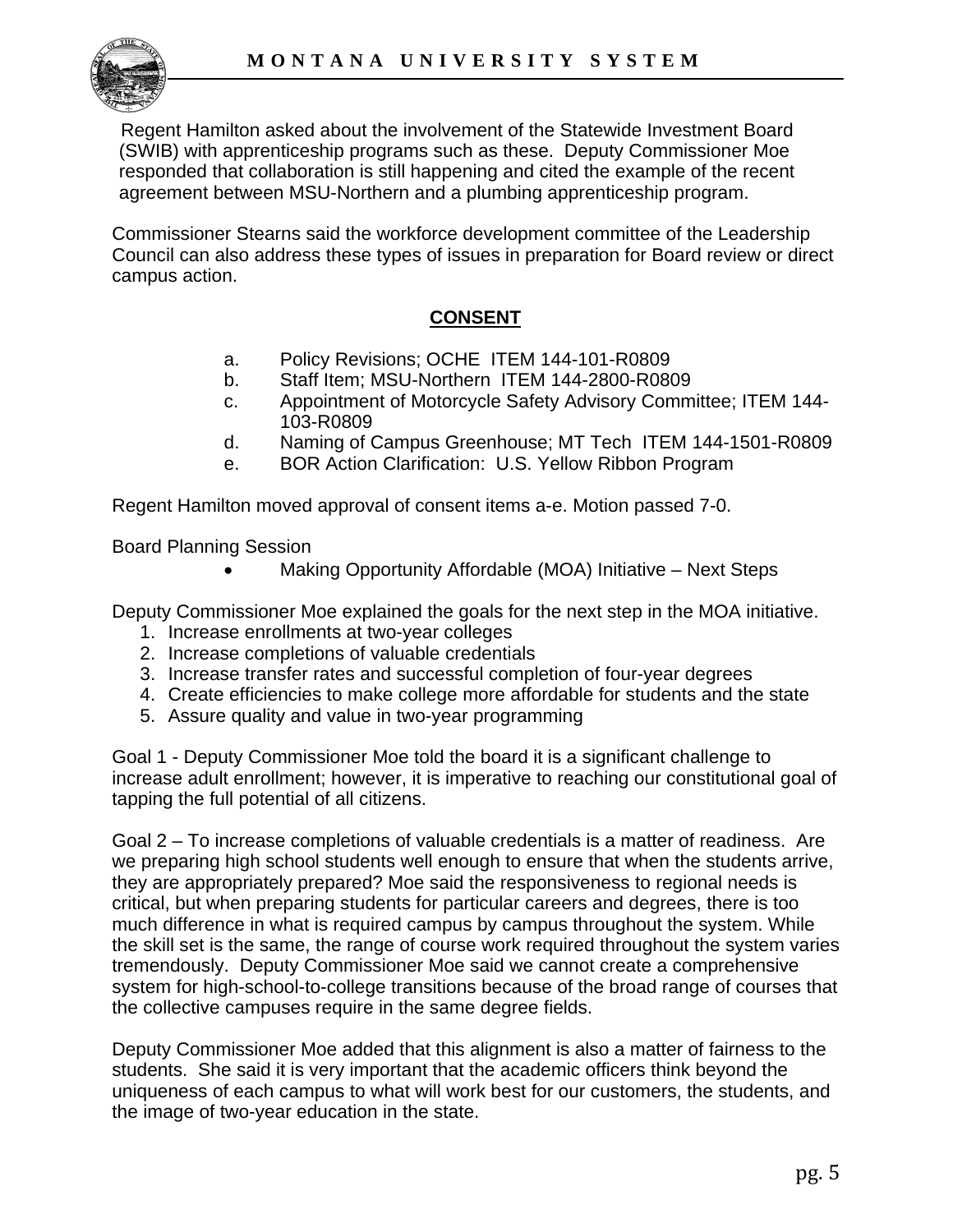

Goal 3 – Deputy Commissioner Moe said that this needs to be the top priority. Increasing the transfer rates, to which goal the common course numbering process is vital, will help students transfer courses on a course-by-course basis, but until we create a one-year program or study with a certificate recognizing completion of that program or study, we will not be able to promote the completion and the quality of transfer credentials the way that other states have. She explained that participating Montana two-year colleges will develop a certificate program for the Universal Transfer Core, which may consist of 15-20 of the most frequently offered general education classes. Tuition incentives for completion of a recognized credential, such as the universal core or an associate degree, will improve degree completion rates and successful transfer to four-year colleges.

Goal 4 – Deputy Commissioner Moe said Montana's two-year colleges need to collaborate and coordinate to expand access and share resources in ways that will create efficiencies and promote affordability. She recommended developing a virtual community college through a consortium approach, inviting participating two-year colleges to offer their portable programs and services to a virtual community college. This project will be done by partnering with the virtual high school initiative, which was initially funded by HB 645. Deputy Commissioner Moe said the first step in this process will be to move all the community colleges into the same Banner software system as the rest of the MUS. It would be ideal if tribal colleges would also commit to an integrated Montana information system. By doing so, the data warehouse would allow all two-year colleges in Montana to develop a standardized data structure and to take advantage of centralized institutional research and services.

Goal 5 – Statewide performance goals will be developed for expanded access for target populations and for increased transfer and persistence toward a degree or certificate. Deputy Commissioner Moe said performance-based funding for two-year colleges will also be pursued.

Deputy Commissioner Moe reminded the board that the MUS is last in the nation for the completion of degrees and it is, therefore, imperative for Montana to attach value to the degrees.

Regent Hamilton recommended identifying the curriculum completed by the largest number of students and working with those courses when helping high school students prepare for entrance into higher education. She added that many of those courses should be dual enrollment classes. Regent Hamilton said it is disheartening for parents and students when they think they've taken the required courses, then find out it is not the same for each institution.

Deputy Commissioner Moe spoke on efficiencies, such as having common requirements that give students options for expediting their progress toward credential and give campuses more options for remaining sustainable. She stated that the data component has been a challenge because it has been extremely difficult to get consistent data for each of the two-year campuses. The integration of the IT shared resources will be beneficial for the students, OCHE, and the campuses.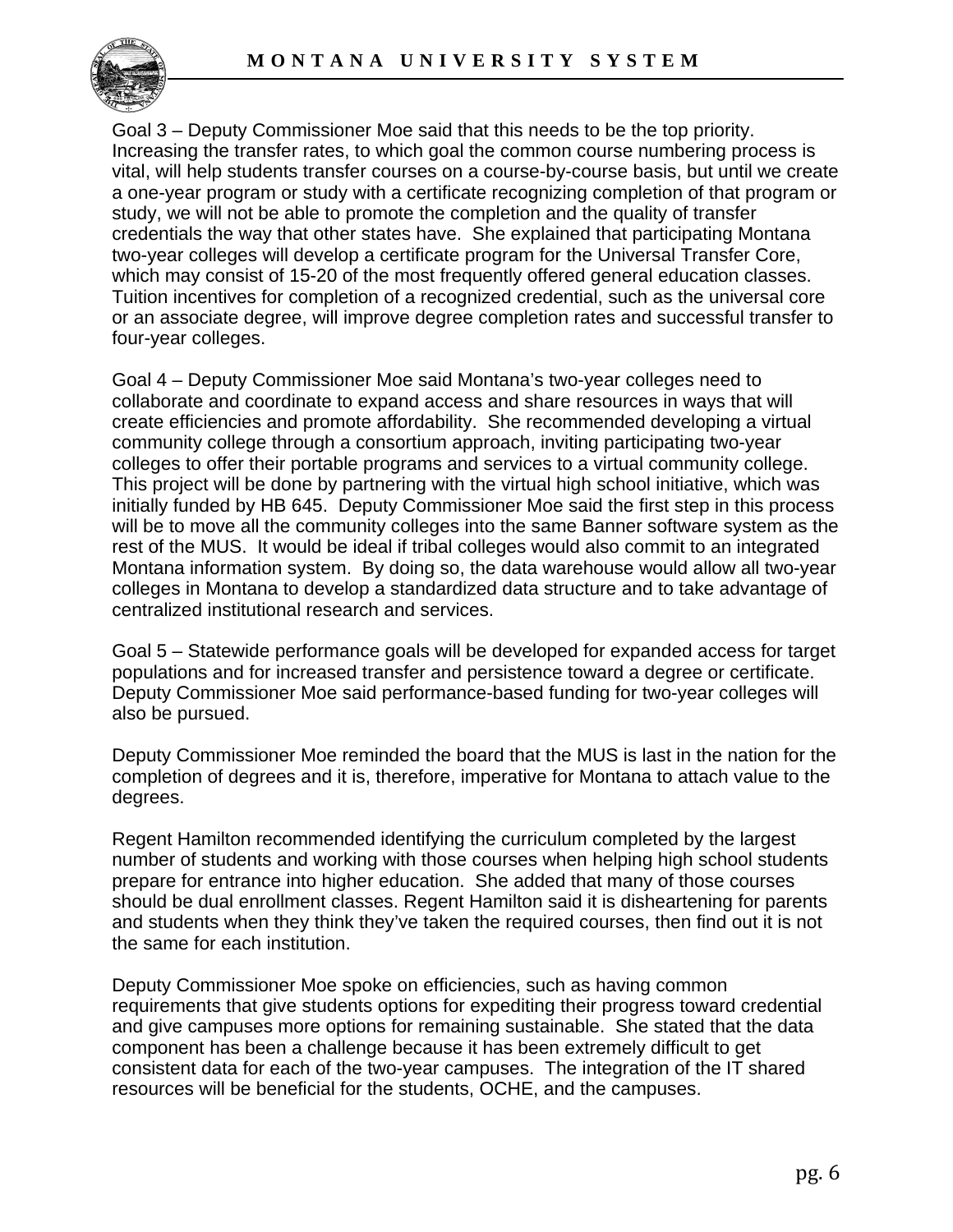

Deputy Commissioner Moe asked for guidance from the regents regarding the transfer core, tuition incentives and how to handle the embedded colleges of technology (COTs).

Commissioner Stearns told the board it would be helpful in developing the virtual community college to have a streamlined two-year college transfer core that is available online without unnecessary duplication or confusion.

Regent Hamilton asked how involved the four-year campuses will be in the development of this two-year transfer core. She stressed the importance of the ability of students to transfer from the merged COTs to the four-year main campus. Regent Hamilton said the board needs to do what is in the best interests of the students.

Deputy Commissioner Moe responded that in the situations where the embedded twoyear campus provides the universal transfer core, it is likely that the student will transfer to the co-located campus, and because both campuses are part of the same institution, the degree itself will come from the institution. She added that a fundamental mission of the two-year campuses, and a crucial MOA initiative in our state is transfer.

Deputy Commissioner Moore said this was also addressed at Leadership Council.

Regent Christian said the system should be able to figure out where the commonalities are and go forth with those identified efficiencies.

Deputy Commissioner Moore said in the past, a majority of students have been allowed to do their own advising on transfer and, in two-year settings especially, more directed advising is needed. Campuses may have to take a more active role in the advising of students from high school through college.

Regent Pease said parents and students (our customers) get lost in the current system. She said it is imperative for the sake of the students for the MUS to agree on a universal core. Progress will be impeded until this is developed.

Commissioner Stearns agreed with Regent Pease and said the board and MUS are trying to reinvent and reform two-year education for the sake of the students, but also for the sake of the adults. She added that if this is not done, the university system cannot educate 25,000 more students for the same amount of money. Commissioner Stearns asked Deputy Commissioner Moe to clarify what she needs from the regents at this time in order to proceed with the reform of two-year education.

Deputy Commissioner Moe responded that it is important for OCHE to communicate to the MUS and the public the Board of Regents' intent. She said the campuses are wondering if this is going to be a big change, in what form, and what the intent is. She said key components are: the support of the Board of Regents of the full two-year mission, including the transfer, workforce, and readiness programming at every campus. She clarified this includes all the two-year campuses as well as MSU-Northern and UM-Western.

Deputy Commissioner Moe requested input from the regents on the following points: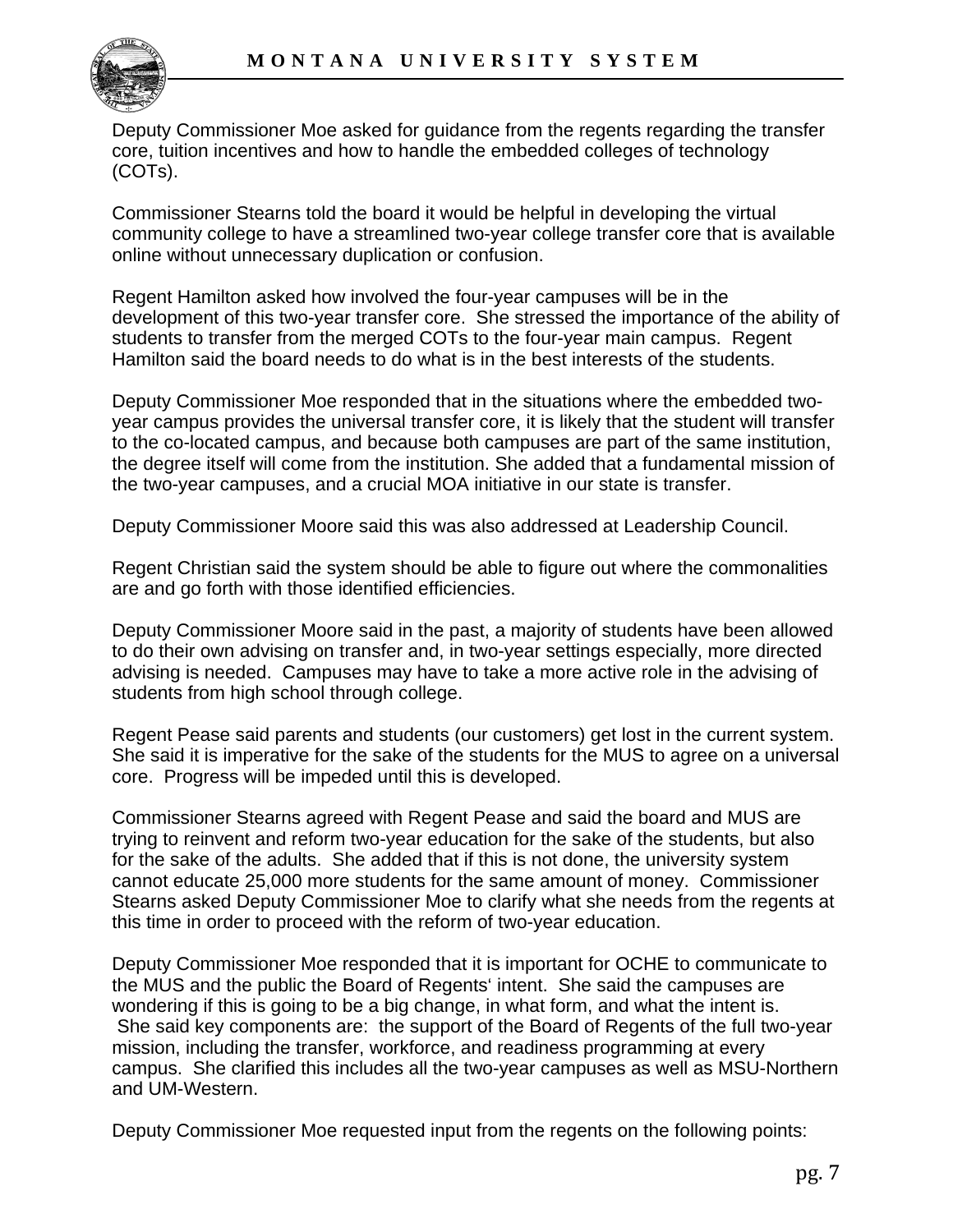

- We need to bring the full two-year mission, including the transfer, workforce, and readiness programming at every campus. She clarified this includes all the twoyear campuses as well as MSU-Northern and UM-Western.
- There needs to be better coordination of related instruction, the transfer core, and dual enrollment to facilitate the advising of students and to ensure their steady progress from high school to two-year college and from two-year college to four-year college. She stressed the importance of working closely with K-12 on this and preparing high school students for many options.
- Regionalism Using the two-year providers, including the tribal colleges, MSU-Northern and UM-Western, ensures that all areas of the state have access not only to programs of the local provider, but also to other programs available online. Having the local provider serve the region as a portal to dual credit and online learning requires coordination, but it will improve efficiency, equity, and access.
- The Board of Regents needs to be comfortable with the Virtual Community College because of the involvement of federal stimulus funding. She said it is important to identify what the universal common core is because it will be a foundational program for the virtual community college.
- We need to develop the technological infrastructure needed to support efficiencies and our use of data.

Regent Hamilton said she doesn't understand how the board can assess and quantify the success of the other priorities without the integrated data being available. She added that the board will not know where and how the MUS is effective and efficient without the common data. Associate Commissioner Tyler Trevor said the concept of central data warehousing is of critical importance.

Commissioner Stearns added that the "common code numbering" portion of data analysis is important. Most of the colleges already have Banner and the first increment would be improvement of the "coding."

Regent Buchanan expressed support of the goals and direction as stated by Deputy Commissioner Moe. He stated that proceeding with the centralized integrated data system is the right thing to do. He recognized there may be some resistance from campuses, but that it is imperative to move forward and to complete this transition. Regent Buchanan added that it is time to act as a system and move forward.

Commissioner Stearns clarified that this has to be done systemically, starting with twoyear education.

Superintendent of Public Instruction Denise Juneau added that all education, K-12 and higher education, is dealing with the same issues and problems with a seamless education system. She emphasized the willingness of the Office of Public Instruction (OPI) to continue working together with the MUS to be more efficient and improved for the sake of the students. She addressed the following points:

1. P-20 – OPI is developing a plan which they will present to the Board of Public Education regarding academic achievement. They will continue to work closely with OCHE on this and priorities of the recovery act.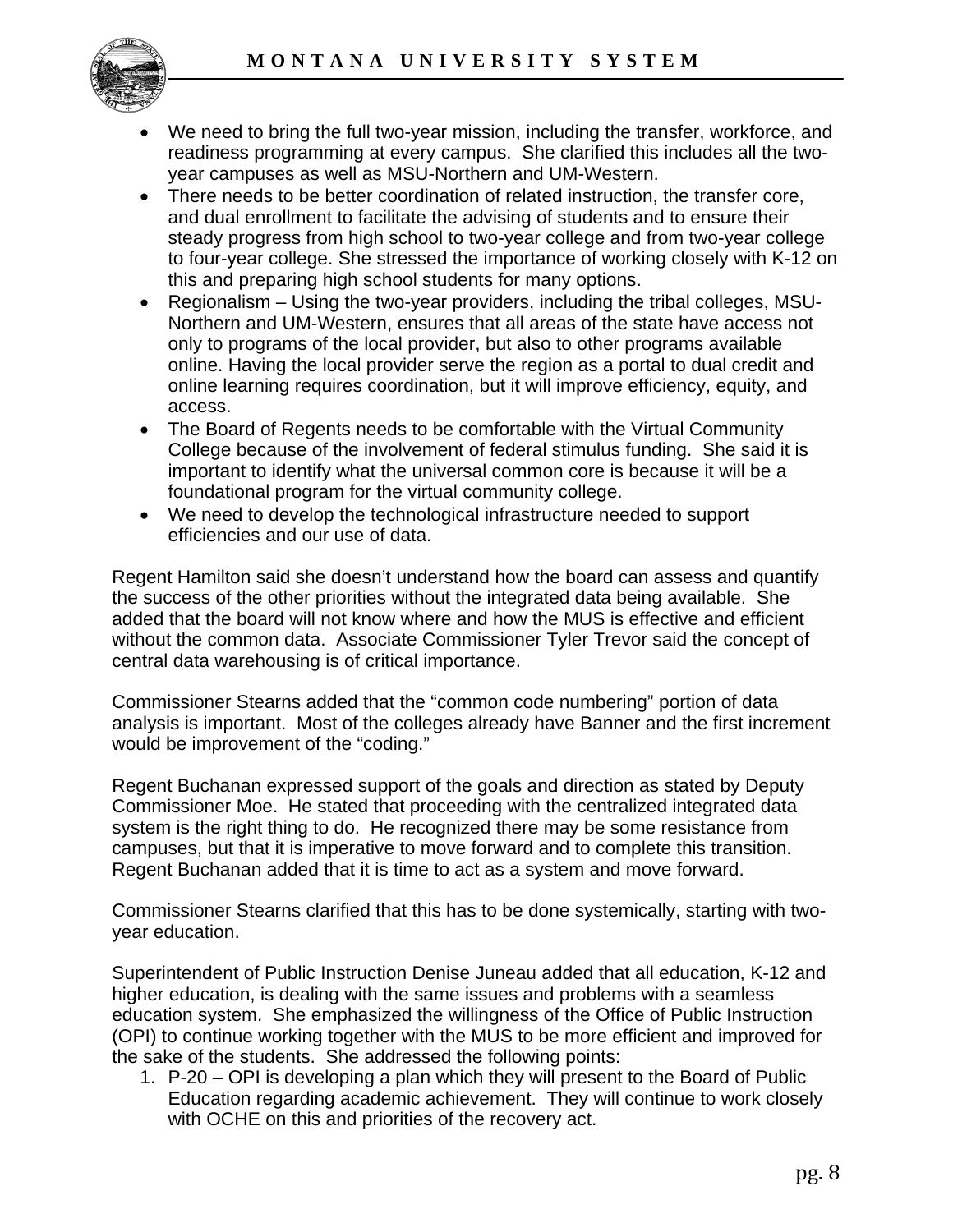

- 2. Improved communication with parents and students, as well as internally, is crucial.
- 3. OPI has identified ten schools as "turn-around schools" and is working with people in those areas to improve student achievements.
- 4. Data OPI currently has a student information model, but needs more work to be done regarding transcript and data. She wants to focus on what needs to be done for students by working together with MUS and K-12.

Commissioner Stearns recommended a draft resolution on two-year education goals and strategies. Since the resolution has not been publicly noticed yet, there will be a future Board of Regents conference call meeting for action. Commissioner Stearns said OCHE is gathering information on what other states are doing to attract more adult students.

Regent Buchanan fully supported the draft resolution.

Regent Hamilton said it is important to evaluate where students are attending. She expressed concern that one of the barriers to program collaboration in the delivery to underserved communities is the connection of the academic program to the funding model. Regent Hamilton said she doesn't think it will be successful unless the institution that has the academic program has a way to recover their cost of providing the courses to a distant sight. She would like to see a connection between the academic programs and the allocation model. Regent Hamilton told the board she sees a problem with relying on four- year campuses to continue to provide funding to the two-year campuses. She said she fully supports the resolution.

Regent Pease questioned how this addresses the embedded two-year campuses. She said the board currently does not have adequate information and data from the embedded two-year campuses and would like the embedded two-year campuses to be specifically mentioned in the resolution.

Chairman Barrett clarified that this is a directional document in draft form, rather than a document for action yet.

Regent Christian said the regents need to address the issue of implementing disciplinary incentives for something not done rather than rewarding something completed.

Deputy Commissioner Robinson spoke on strategic financing and told the board Dennis Jones will be speaking at the September Board of Regents meeting.

Regent Christian requested changing the date the campuses count student enrollment to the end of the semester rather than on the 13<sup>th</sup> day. Regent Taylor expressed full agreement and added that the current practice makes it too easy for the students to drop classes. Regent Hamilton agreed.

Regent Pease requested information on the completion rates per class for the campuses.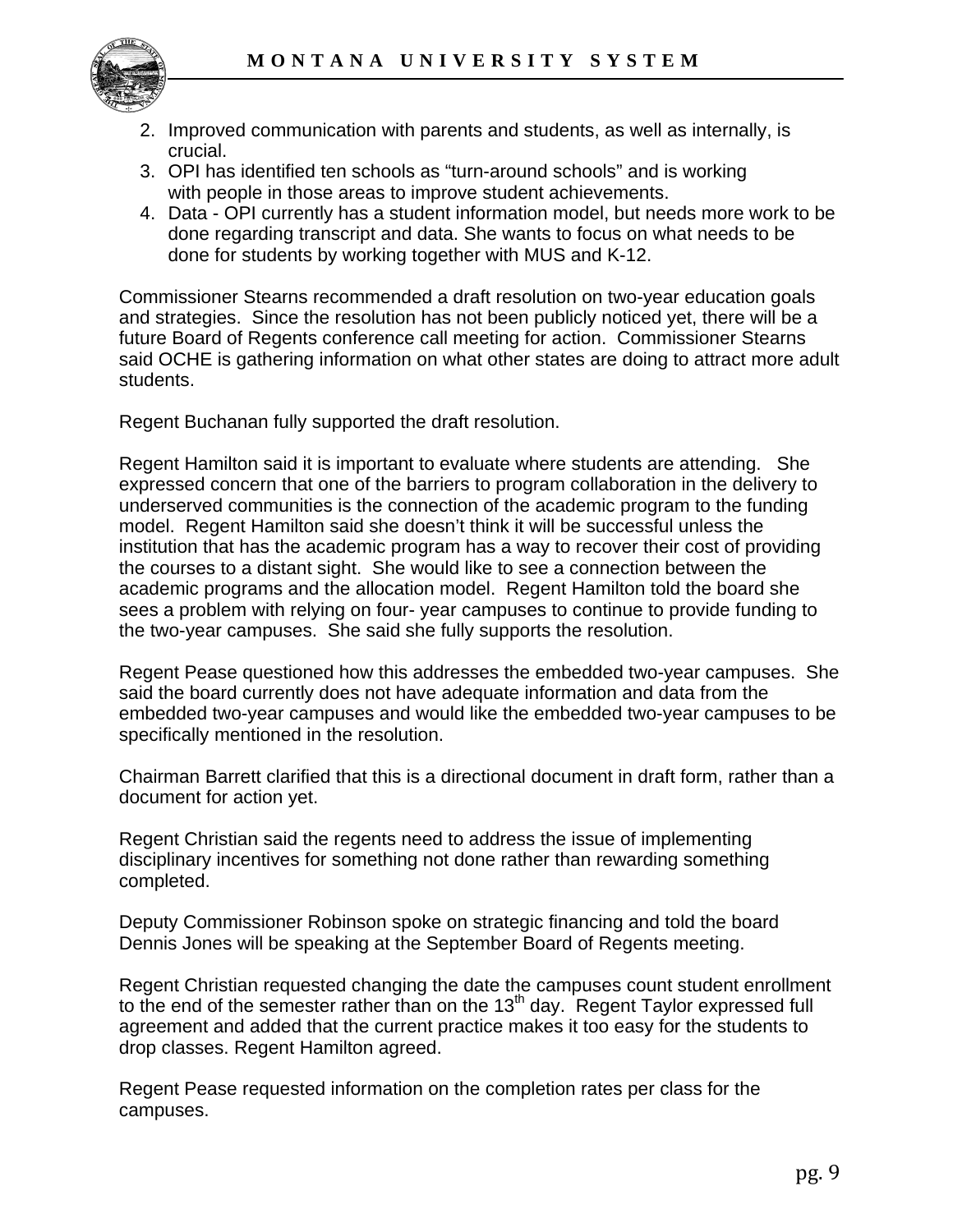

Commissioner Stearns reminded the board that the overall goal is the completion of degrees.

Regent Barrett clarified consensus from the board to change the date campuses count student enrollment from the 13th day to the end of the semester.

• MUS-OCHE Work Plan 2009-2010 (proposed)

Commissioner Stearns explained this document outlines what the Office of the Commissioner of Higher Education (OCHE) will be working on over the coming year. She addressed the student success goal including outcomes, completing semesters, completing graduation, continuing to work closely with OPI, and P-20 collaboration throughout the system. Commissioner Stearns said the common course standards initiative is also a priority of the National Governor's Association. She said some of the top priorities are P-20, MOA, to be more systematic in the MUS, and the continuation of work in transferability. Retirement policies and benefits to retirees will also be a significant issue to work on. While many of the goals have to be done, the challenge is to be careful to not take on too many things at one time.

Associate Commissioner Trevor explained one page informational documents in the distributed material and said OCHE is working on packaging various information succinctly for the purpose of the education of the regents and legislators. He explained documents on admission standards, transferability, graduation rates, and workforce development. The document will be posted on the OCHE website.

• Federal Stimulus Funds (ARRA) Planning and Utilization

Associate Commissioner Trevor said he has been working on this continually, and has been working to incorporate this throughout the system. He stated that funding is beginning to come in to help the campuses with tuition mitigation, as well as with specific projects.

• Planning for Reform and Reinvention in MUS

Deputy Commissioner Sylvia Moore explained the document entitled "Success and Efficiency Agenda", which included the goal to increase student success and administrative efficiencies through mission differentiation and policy alignment. She said distinct missions for the primary components of the MUS need to be defined. Mission differentiation overview includes flagship universities, regional universities, and community colleges. Deputy Commissioner Moore told the board it may be necessary to look at the admission standards throughout the system. If the two research institutions are pushed to capacity, then the board should consider raising the admission standards at those campuses to encourage some students to attend the other campuses. Deputy Commissioner Moore said that by utilizing differential admission standards, the MUS can help to align students with the college that best matches their academic preparation and goals. The admission standards at the flagship universities can define specific preparation levels necessary for student success.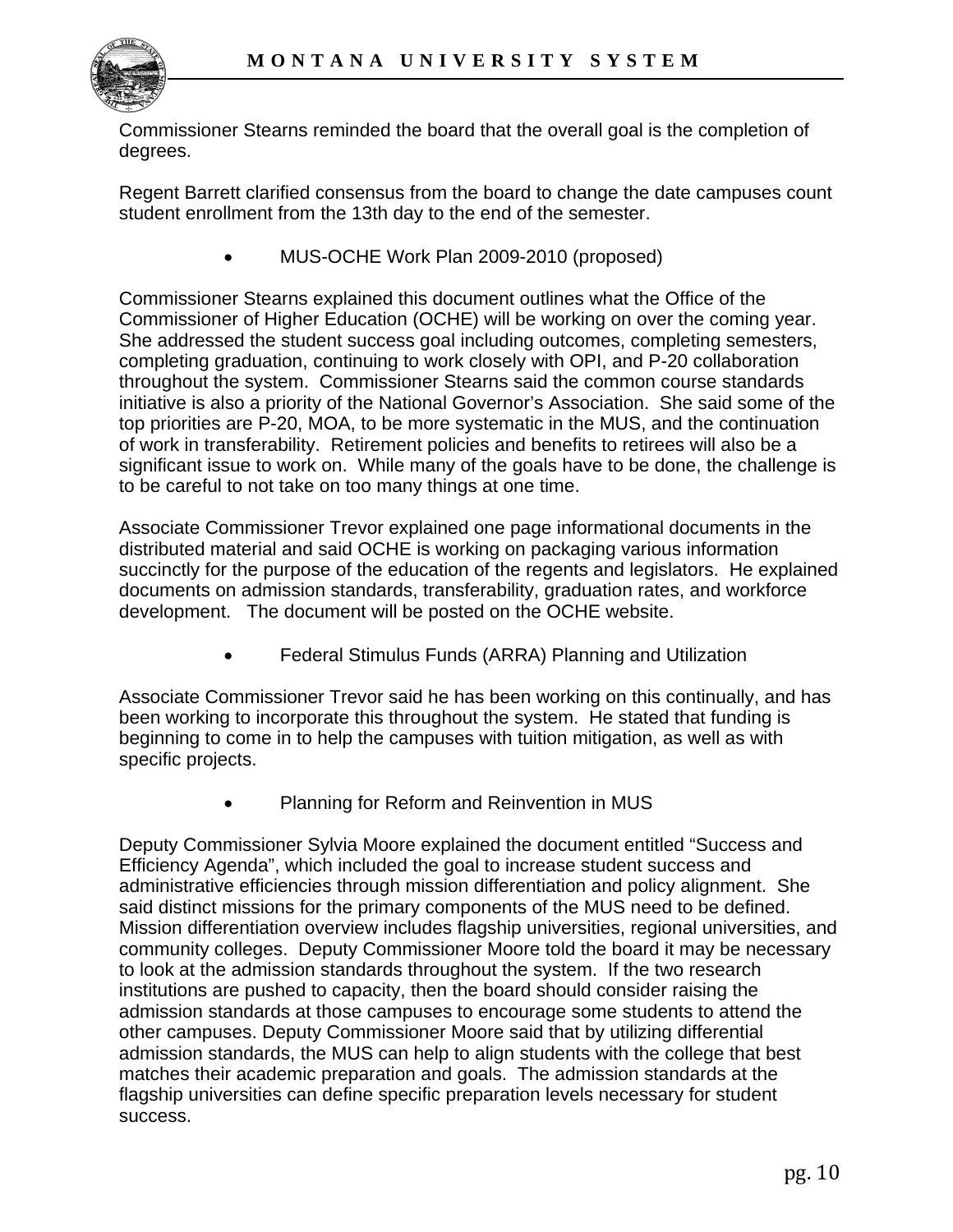

Regent Hamilton said that in the past, the MUS has tried to address admission standards with a one-size-fits-all. She said, in the past, if the board decides to raise the standard at the two flagship campuses, then the remaining campuses tend to raise their standards accordingly. She said the board has talked for years about whether or not to raise the mathematics standards, but suggested it might be better to be more specific about the competencies.

Joyce Silverthorne, OPI, said a concern in P-20 discussions is the concept of readiness and remediation. Dr. Silverthorne proposed to put the exit K-20 standards next to the entrance standards for the university system standards. This way, OPI could look at setting benchmarks throughout the K-12 system in order to achieve the university system standards.

Deputy Commissioner Moore suggested consideration of reaching four standards:

- Increase access and student success
- Guide development of new programs and research
- Provide for efficient delivery of programs and overall administration
- Increase collaboration with K-12

Deputy Commissioner Moore said it is important to set tuition differentials for the flagship (research) universities, regional campuses, and community colleges. If the MUS is competing for the best and the brightest at the flagship universities, then the system needs to act accordingly. She explained this would potentially mean more students would be starting at the regional universities or community colleges. She said other policy issues to consider are: performance based funding, transferability, targeted programs, two-year education, and data and information.

Regent Hamilton asked if the board is going to incentivize campuses to collaborate when talking about performance incentives.

Regent Buchanan said that while these are difficult, it's the right thing to do.

Regent Barrett asked what needs to happen to move this forward. Deputy Commissioner Moore responded with a recommendation to move forward on the mission differentiation.

Commissioner Stearns commented that the "how to" mechanics of accomplishing this mission differentiation and policy alignment could work through the Leadership Council or the board could have an interim committee to move ideas regarding change and reinvention forward to the full board.

Regent Pease said the mission differentiation and admission standards as she thinks about it are goals that are different from what is currently in place or in policy. Chairman Barrett said this information needs to be articulated to the campuses at a Board of Regents meeting. Regent Hamilton said the directions given to the campuses in this process or its conclusions need to be supported by solid data.

Deputy Commissioner Moe said the whole mind-set changes when the funding model is included.